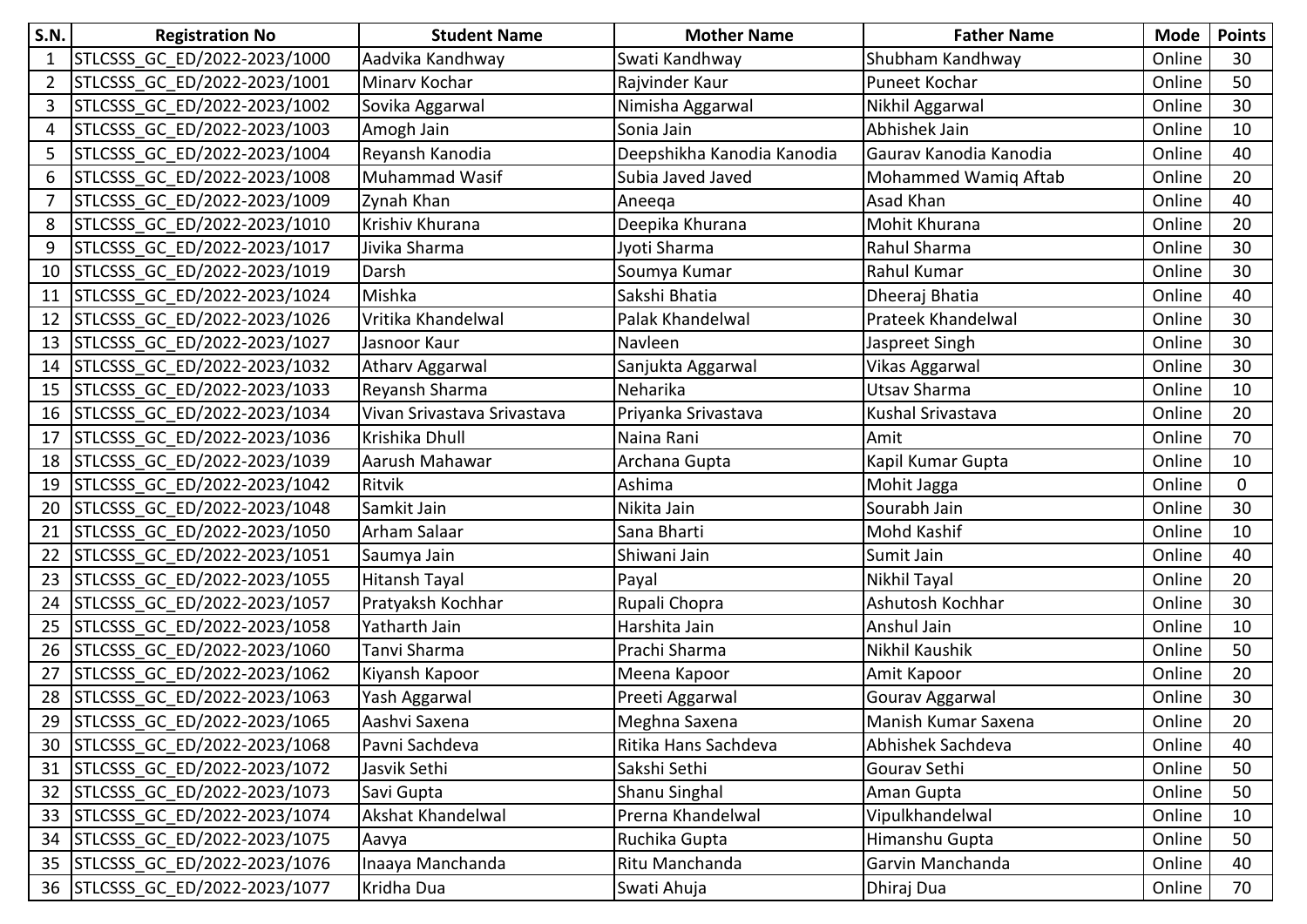| 37 | STLCSSS GC ED/2022-2023/1080    | Lavisha Malhotra     | Deepali Malhotra        | Manu Malhotra         | Online | 50           |
|----|---------------------------------|----------------------|-------------------------|-----------------------|--------|--------------|
| 38 | STLCSSS GC ED/2022-2023/1081    | Jaskeerat Singh      | Gurvinder Kaur          |                       | Online | 10           |
| 39 | STLCSSS GC ED/2022-2023/1082    | Pravraj Singh        | <b>Gurpreet Kaur</b>    | Harvinder Singh       | Online | 0            |
| 40 | STLCSSS GC ED/2022-2023/1086    | Arnika Kainth        | Mamta Kainth            | Ashwani Kainth        | Online | 50           |
| 41 | STLCSSS GC ED/2022-2023/1088    | Zunairah             | Samreen Rauf            | <b>Hilal Ahmed</b>    | Online | 40           |
| 42 | STLCSSS GC ED/2022-2023/1091    | Aarav Suri           | Anu Suri                | Ankit Suri            | Online | 30           |
| 43 | STLCSSS GC ED/2022-2023/1095    | Tejasv Maggo         | Lisha Maggo             | Himanshu Maggo        | Online | 30           |
| 44 | STLCSSS GC ED/2022-2023/1099    | Hitashi              | Kiran Kumari            | Anil Kumar            | Online | 70           |
| 45 | STLCSSS GC ED/2022-2023/1102    | <b>Advika Garg</b>   | Neha                    | Naveen Chand Garg     | Online | 30           |
| 46 | STLCSSS GC ED/2022-2023/1103    | Charvik Bhardwaj     | Nirmala                 | Rahul Bhardwaj        | Online | 10           |
| 47 | STLCSSS GC ED/2022-2023/1105    | Sia Sharma           | Swati Sharma            | Amit Sharma           | Online | 30           |
| 48 | STLCSSS GC ED/2022-2023/1111    | Kiara Bahl           | Shaifali Verma          | Vikas Bahl            | Online | 40           |
| 49 | STLCSSS GC ED/2022-2023/1112    | Aarav Singh          | Rajni Devi              | Sanjeev Kumar         | Online | 10           |
| 50 | STLCSSS GC ED/2022-2023/1114    | Dhra Goel            | Bhawana Goyal           | Shailender Kumar Goel | Online | 50           |
| 51 | STLCSSS GC ED/2022-2023/1115    | <b>Trishan Singh</b> | Priyanka Sinha          | Tushar                | Online | 10           |
| 52 | STLCSSS GC ED/2022-2023/1116    | Dhara Rathor         | Neha                    | Vipin Rathor          | Online | 50           |
| 53 | STLCSSS GC ED/2022-2023/1117    | Kartik Kumar Singh   | Usha Singh              | Dheeraj Kumar         | Online | 10           |
| 54 | STLCSSS GC ED/2022-2023/1120    | Ishleen Kaur         | Reema Bhasin            | Manpreet Singh        | Online | 50           |
| 55 | STLCSSS GC ED/2022-2023/1122    | Yug Kashyap          | Payal                   | <b>Bunty Kashyap</b>  | Online | 30           |
| 56 | STLCSSS GC ED/2022-2023/1123    | Anushi Mangla        | Shivangi Jaiswal        | Anurag Mangla         | Online | 30           |
| 57 | STLCSSS GC ED/2022-2023/1124    | Dhiyanshi Sikka      | Shefali                 | Dhiyush               | Online | 50           |
| 58 | STLCSSS GC ED/2022-2023/1126    | Taashvi Anand        | Rajbala                 | <b>Amit Anand</b>     | Online | 30           |
| 59 | STLCSSS GC ED/2022-2023/1127    | Harditt Lunawat      | Madhulata Lunawat       | Vinay Lunawat         | Online | 10           |
| 60 | STLCSSS GC ED/2022-2023/1130    | Anvit Jain           | Vibha Agrawal           | Sachin Jain           | Online | 10           |
| 61 | STLCSSS GC ED/2022-2023/1133    | Eliana Kaur          | Jaspreet Kaur           | Jitender Singh        | Online | 50           |
| 62 | STLCSSS GC ED/2022-2023/1134    | Hoorain Fatima       | Rafia Farooqui          | Naved Alam            | Online | 40           |
| 63 | STLCSSS GC ED/2022-2023/1135    | Daksh Verma          | Soni Verma              | Mohit Verma           | Online | 50           |
| 64 | STLCSSS GC ED/2022-2023/1136    | Arjun Jain           | Gyapti Jain             | Abhishek Jain         | Online | $\mathbf{0}$ |
| 65 | STLCSSS GC ED/2022-2023/1137    | Erish Verma          | Neetu Verma             | <b>Balveer Singh</b>  | Online | 0            |
|    | 66 STLCSSS_GC_ED/2022-2023/1139 | Avni Jain            | Neetu Jain              | Banarsi Das Jain      | Online | 40           |
| 67 | STLCSSS GC ED/2022-2023/1140    | Abdia Affan          | <b>Bineesh Fatima</b>   | Mohd Affan            | Online | 40           |
| 68 | STLCSSS GC ED/2022-2023/1143    | Hanaya Gupta         | Nidhi Gupta             | Manish Gupta          | Online | 40           |
| 69 | STLCSSS GC ED/2022-2023/1145    | Shobhni Bhatia       | Sonal Bhatia            | Saurav Bhatia         | Online | 50           |
| 70 | STLCSSS GC ED/2022-2023/1146    | Kashvi Singhal       | Apoorva Singhal         | <b>Kunal Singhal</b>  | Online | 40           |
| 71 | STLCSSS GC ED/2022-2023/1148    | Divisha              | Ruchi Yadav             | Upendra Kumar Pandey  | Online | 40           |
| 72 | STLCSSS GC ED/2022-2023/1149    | Paras Sikka          | Monika                  | Navin Sikka           | Online | 20           |
| 73 | STLCSSS GC ED/2022-2023/1150    | Aavya Khullar        | Mridu Budhiraja Khullar | Varun Khullar         | Online | 40           |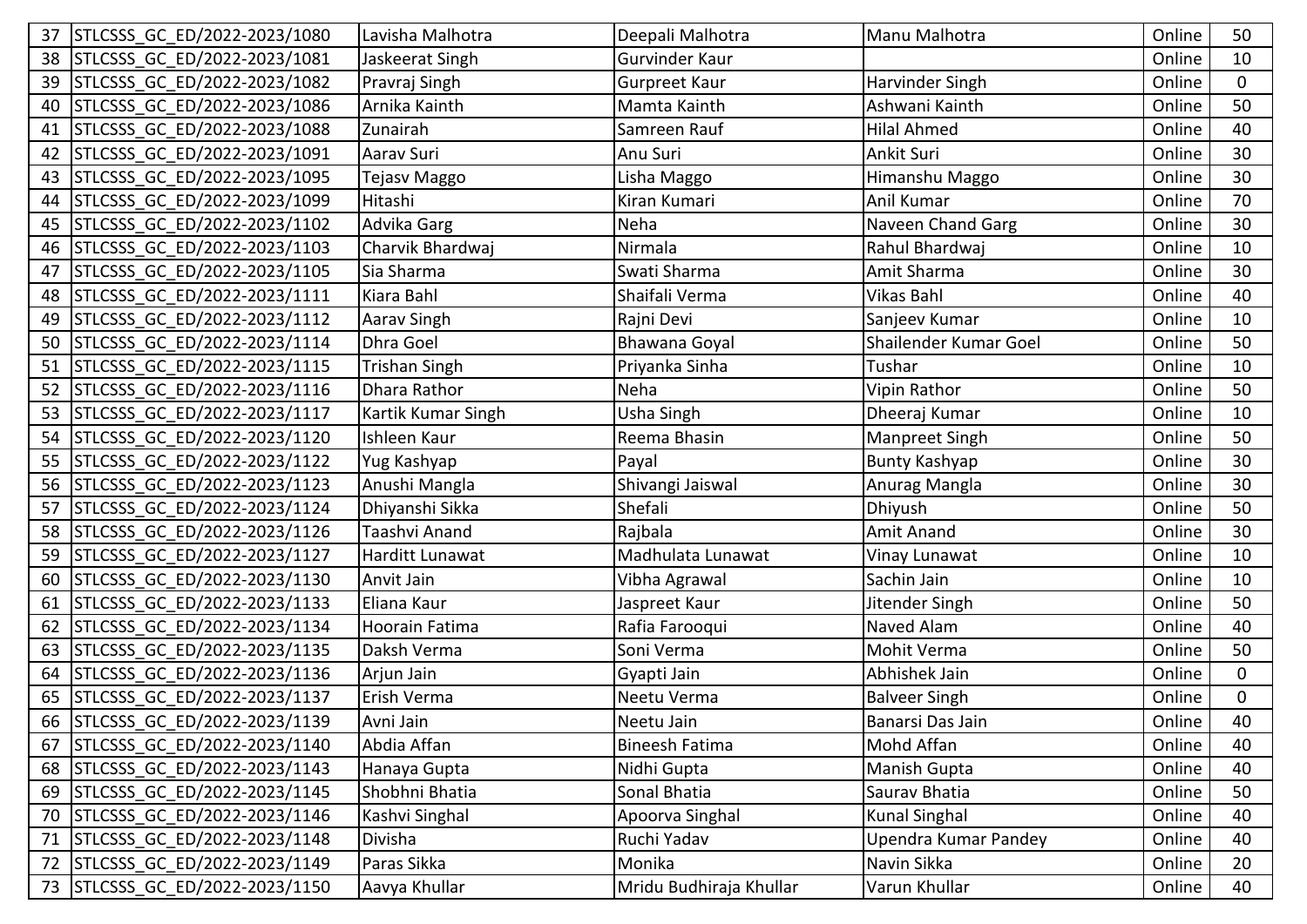|    | STLCSSS GC ED/2022-2023/1153     | Krushika Gupta        | Shivika Gupta        | Mayank Gupta                  | Online | 40          |
|----|----------------------------------|-----------------------|----------------------|-------------------------------|--------|-------------|
| 75 | STLCSSS GC ED/2022-2023/1154     | Hanvika Verma         | Shilpa Verma         | <b>Punit Verma</b>            | Online | 50          |
| 76 | STLCSSS GC ED/2022-2023/1158     | Jasleen Kaur          | Ankita Sapra         | Satnam Singh                  | Online | 50          |
| 77 | STLCSSS GC ED/2022-2023/1161     | Jaivik Dua            | Vibha Dua            | Rajat Dua                     | Online | 30          |
| 78 | STLCSSS GC ED/2022-2023/1164     | Aarav Jain            | Shakshi Jain         | Rohit Jain                    | Online | 10          |
| 79 | STLCSSS GC ED/2022-2023/1167     | Lavanya Jain          | Chetna Jain          | Sandeep Jain                  | Online | 40          |
| 80 | STLCSSS_GC_ED/2022-2023/1169     | Pradyum Mahajan       | Shweta Gandhi        | Rahul Mahajan                 | Online | $\mathbf 0$ |
| 81 | STLCSSS GC ED/2022-2023/1171     | Idhayan Kapoor        | Somya Kapoor         | Mayank Kapoor                 | Online | 10          |
| 82 | STLCSSS GC ED/2022-2023/1172     | Tanish Saini          | Swati Saini          | Himanshu Saini                | Online | 10          |
| 83 | STLCSSS GC ED/2022-2023/1173     | Viraj Singh           | Soni Kumari          | Amresh Kumar                  | Online | 20          |
| 84 | STLCSSS_GC_ED/2022-2023/1176     | Amyra Naib            | Mahima Naib          | Sumit Naib                    | Online | 40          |
| 85 | STLCSSS GC ED/2022-2023/1178     | Prabhjas Singh        | Manjeet Kaur         | <b>Gurpreet Singh</b>         | Online | 20          |
| 86 | STLCSSS GC ED/2022-2023/1182     | Himani Gupta          | Rachana Gupta        | Harsh Gupta                   | Online | 50          |
| 87 | STLCSSS GC ED/2022-2023/1183     | Vir Misra             | Shubhra Shukla       | Abhinav Mishra                | Online | 10          |
| 88 | STLCSSS GC ED/2022-2023/1188     | Sagar Sharma          | Renu Sharma          | Sumit Sharma                  | Online | 20          |
| 89 | STLCSSS GC ED/2022-2023/1190     | <b>Mankirat Singh</b> | Priyanka             | Tejinder Singh                | Online | 10          |
| 90 | STLCSSS GC ED/2022-2023/1193     | Lavansh Aggarwal      | Priyanka Gupta       | Ashish Agarwal                | Online | 10          |
| 91 | STLCSSS GC ED/2022-2023/1194     | Kavish Jain           | Preeti Jain          | Mayank Jain                   | Online | 10          |
| 92 | STLCSSS GC ED/2022-2023/1195     | Kiyan Chaudhary       | Manpreet             | Pankaj Choudhary              | Online | 30          |
| 93 | STLCSSS GC ED/2022-2023/1196     | Hritvik Kwatra        | Megha Kwatra         | Himanshu Kwatra               | Online | 20          |
| 94 | STLCSSS GC ED/2022-2023/1205     | Rishvi Saini          | Pooja                | Manoj Saini                   | Online | 20          |
| 95 | STLCSSS GC ED/2022-2023/1209     | Arhaan Khan Khan      | Khushbu Yasmin       | <b>Mohammed Vakil</b>         | Online | 30          |
| 96 | STLCSSS GC ED/2022-2023/1211     | Naira Verma           | Vidhi                |                               | Online | 20          |
| 97 | STLCSSS_GC_ED/2022-2023/1212     | Mohammad Sikandar     | Alisha Sajid         | Mohammed Sajid                | Online | 10          |
| 98 | STLCSSS GC ED/2022-2023/1219     | Dhruhi Varshney       | Nitasha Gupta        | Rajat Varshney                | Online | 40          |
| 99 | STLCSSS GC ED/2022-2023/1220     | Shriansh              | Swati Sharma         | Kumar Raushan                 | Online | 30          |
|    | 100 STLCSSS GC ED/2022-2023/1222 | Vanya Aggarwal        | Kajal Aggarwal       | Vinay Aggarwal                | Online | 30          |
|    | 101 STLCSSS GC ED/2022-2023/1224 | Vaatsalya Choudhary   |                      | Purshottam Yogendra Choudhary | Online | 10          |
|    | 102 STLCSSS_GC_ED/2022-2023/1229 | Devansh Dhingra       | Neha Dhingra         | Vaibhav Dhingra               | Online | 30          |
|    | 103 STLCSSS_GC_ED/2022-2023/1230 | Vivaan Singh          | Nema Devi            | Nishant Singh                 | Online | $\mathbf 0$ |
|    | 104 STLCSSS GC ED/2022-2023/1234 | Smayra Sharma         | Neha Sharma          | Abhinav Sharma                | Online | 40          |
|    | 105 STLCSSS GC ED/2022-2023/1235 | Maria Taqvi           | Sana Zaidi           | Mustafa Ali Taqvi             | Online | 40          |
|    | 106 STLCSSS GC ED/2022-2023/1236 | Mitansh Gakhar        | <b>Bhawna Gakhar</b> | Harsh Gakhar                  | Online | 40          |
|    | 107 STLCSSS GC ED/2022-2023/1238 | Inaaya Jafri          | Isha Jafri           | Syed Danish Jafri             | Online | 70          |
|    | 108 STLCSSS GC ED/2022-2023/1239 | Rahat                 | Saba Meena           | Amit Sharma                   | Online | 50          |
|    | 109 STLCSSS GC ED/2022-2023/1241 | Maira Noor            | Isha Verma           | Mohd Imran                    | Online | 30          |
|    | 110 STLCSSS GC ED/2022-2023/1244 | Kavya Jain            | Vaishali Jain        | Pushpak Jain                  | Online | 40          |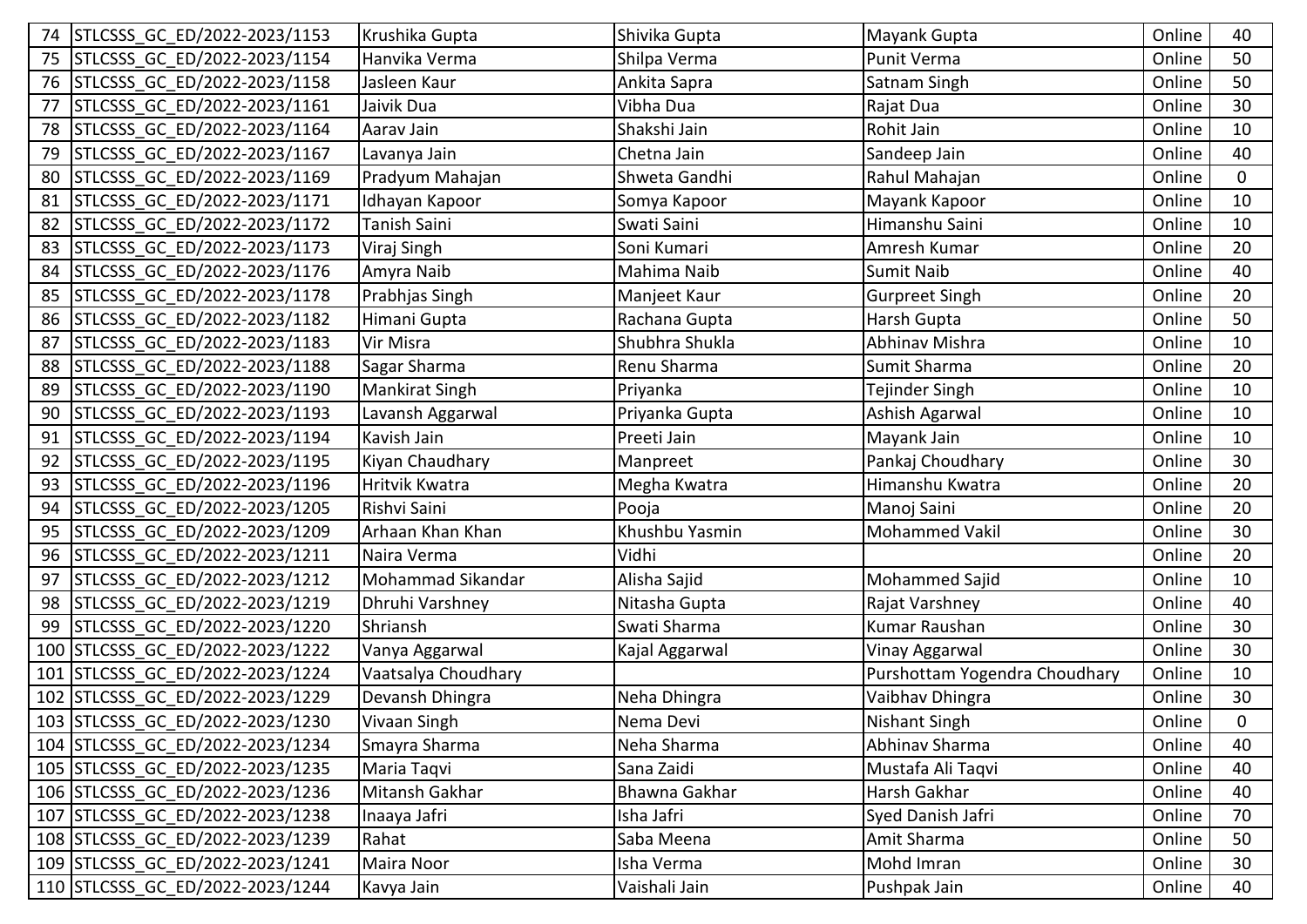| 111 STLCSSS GC ED/2022-2023/1248 | Devanshi Malik     | Sumita Malik             | Sanjay Malik           | Online | 40              |
|----------------------------------|--------------------|--------------------------|------------------------|--------|-----------------|
| 112 STLCSSS GC ED/2022-2023/1249 | Ayansh Sharma      | Akanksha                 | Kapil Dutt             | Online | 20              |
| 113 STLCSSS GC ED/2022-2023/1253 | Ankush Ahuja       | Sonal Ahuja              | Vikas Ahuja            | Online | 20              |
| 114 STLCSSS GC ED/2022-2023/1258 | Shivi Jangid       | Preeti Jangid            | Vikas Jangid           | Online | 30              |
| 115 STLCSSS GC ED/2022-2023/1260 | Trisha             | Seema                    | Manoj Kumar            | Online | 30              |
| 116 STLCSSS GC ED/2022-2023/1262 | Doyell Sachdeva    | Rahil Sachdeva           | Vikas Sachdeva         | Online | 50              |
| 117 STLCSSS GC ED/2022-2023/1265 | Aadya Gupta        | Anjali Aggarwal          | Aman Gupta             | Online | 30              |
| 118 STLCSSS GC ED/2022-2023/1267 | Aadvik Sharma      | Sapna                    | <b>Puneet Sharma</b>   | Online | 20              |
| 119 STLCSSS_GC_ED/2022-2023/1268 | Vishrut Singh      | <b>Bharti Gupta</b>      | Prem Singh             | Online | 20              |
| 120 STLCSSS GC ED/2022-2023/1269 | Lalam Jashik       | Neelima                  | Lalam Srinu            | Online | 20              |
| 121 STLCSSS_GC_ED/2022-2023/1270 | Yasir Ahmad        | Yusra Ramsha             | Usama Mateen           | Online | 10              |
| 122 STLCSSS GC ED/2022-2023/1273 | Dharvik Jain       | Shilpa Jain              | Rahul Jain             | Online | 20              |
| 123 STLCSSS GC ED/2022-2023/1274 | Jiyanshi Gupta     | Sushma Gupta             | Jeetu Gupta            | Online | 30              |
| 124 STLCSSS GC ED/2022-2023/1277 | Viransh Jain       | Isha Jain                | <b>Mukul Jain</b>      | Online | 30              |
| 125 STLCSSS GC ED/2022-2023/1279 | Mohd Ali           | Samiya Khalid            | Mr. Danish Ali         | Online | $\mathbf 0$     |
| 126 STLCSSS GC ED/2022-2023/1295 | Advait Chawla      | Shalini Raj Chawla       | Rajiv Chawla           | Online | 10              |
| 127 STLCSSS GC ED/2022-2023/1298 | Shatakshi Dubey    | Shivanik Prakash Dikshit | Anil Prakash Dubey     | Online | 30              |
| 128 STLCSSS_GC_ED/2022-2023/1299 | Aizah Mohsin Momin | Amreen Nigar             | <b>Mohsin Momin</b>    | Online | 40              |
| 129 STLCSSS GC ED/2022-2023/1303 | Nyra Shrivastava   | Dimple Shrivastava       | Manish Shrivastava     | Online | 70              |
| 130 STLCSSS GC ED/2022-2023/1305 | Samarth Gupta      | Himanshi Gupta           | Ankur Gupta            | Online | 20              |
| 131 STLCSSS GC ED/2022-2023/1306 | Aarna Vasuja       | Samriti Tuli Vasuja      | Atul Vasuja            | Online | 50              |
| 132 STLCSSS GC ED/2022-2023/1311 | Avikk Bhalla       | Monika Bhalla            | Amit Bhalla            | Online | 40              |
| 133 STLCSSS GC ED/2022-2023/1315 | Satvik Jain        | Khushboo Jain            | Rahul Jain             | Online | 20              |
| 134 STLCSSS GC ED/2022-2023/1318 | Garvita Thakur     | Anita Devi               | Santosh Kumar          | Online | 40              |
| 135 STLCSSS GC ED/2022-2023/1321 | Kanvi Sharma       | Preeti Sharma            | Prateek Sharma         | Online | 50              |
| 136 STLCSSS GC ED/2022-2023/1323 | Divisha            | Shveta                   | Rajesh Kumar           | Online | 30              |
| 137 STLCSSS GC ED/2022-2023/1325 | Gaurika Sharma     | Uma Sharma               | Parveen Sharma         | Online | 60              |
| 138 STLCSSS GC ED/2022-2023/1326 | Muhammad Ahmad     | Shabista Parveen         | <b>Gufran Ahmad</b>    | Online | 10              |
| 139 STLCSSS_GC_ED/2022-2023/1330 | Bhumika Gautam     | Neetu                    | Sandeep Gautam         | Online | 30              |
| 140 STLCSSS_GC_ED/2022-2023/1331 | Arham Jain         | Princy Jain              | Vaibhav Jain           | Online | 20 <sub>2</sub> |
| 141 STLCSSS GC ED/2022-2023/1332 | Nysha Wadhera      | Priyanka Vohra           | Karan Wadhera          | Online | 50              |
| 142 STLCSSS GC ED/2022-2023/1333 | Maira Bogra        | Chetna Bogra             | Gaurav Bogra           | Online | 20              |
| 143 STLCSSS GC ED/2022-2023/1335 | <b>Yuvin Tomar</b> | Sujata                   | Inderjeet Tomar        | Online | 20              |
| 144 STLCSSS GC ED/2022-2023/1336 | Priyal             | Sujata                   | <b>Inderjeet Tomar</b> | Online | 40              |
| 145 STLCSSS GC ED/2022-2023/1337 | Mahil Hansa        | Ruchi Bala               | Mukesh Kumar Hansa     | Online | 10              |
| 146 STLCSSS GC ED/2022-2023/1338 | Hitanshi Singhal   | Jyoti Singhal            | Shashi Bhushan Singhal | Online | 30              |
| 147 STLCSSS GC ED/2022-2023/1340 | <b>Mannat Kaur</b> | Harpreet Kaur            | Manveer Singh          | Online | 50              |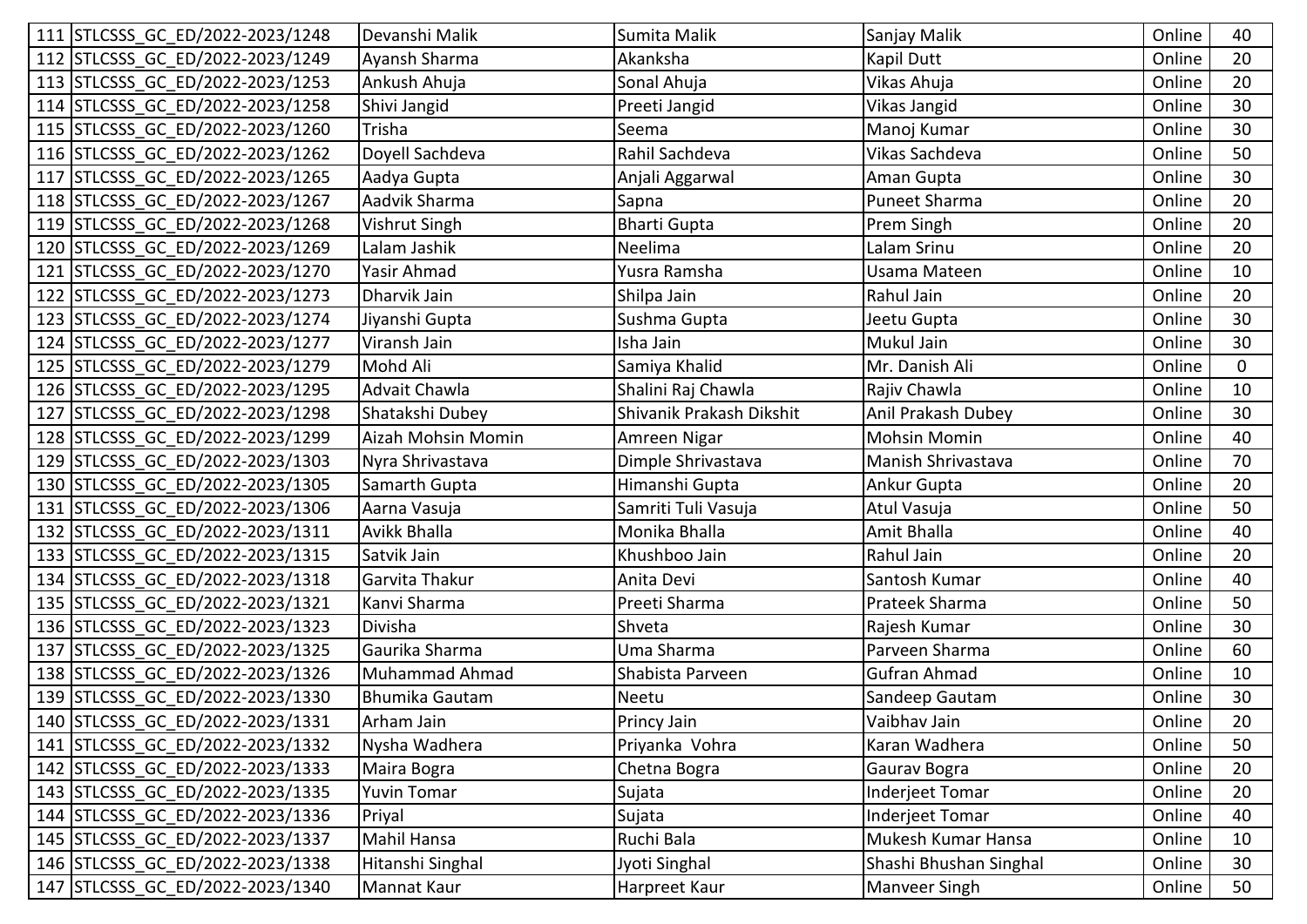| 148 STLCSSS GC ED/2022-2023/1341 | Prishita Bali          | Rachiyata Bali      | Varun Bali             | Online | 30           |
|----------------------------------|------------------------|---------------------|------------------------|--------|--------------|
| 149 STLCSSS GC ED/2022-2023/1342 | Parthvi Bharti         | Priyanka Bharti     | Susheel Bharti         | Online | 50           |
| 150 STLCSSS GC ED/2022-2023/1347 | Vigya Jain             | Priyanka Jain       | Ankush Jain            | Online | 30           |
| 151 STLCSSS GC ED/2022-2023/1350 | <b>Atharv Karanwal</b> | Jyoti               | Praveen Kumar Karanwal | Online | 10           |
| 152 STLCSSS GC ED/2022-2023/1351 | Vani Gulati            | <b>Ritu Gulati</b>  | Mohinder Gulati        | Online | 60           |
| 153 STLCSSS GC ED/2022-2023/1352 | Aarna Sharma           | Pallavi Sharma      | Amber Sharma           | Online | 50           |
| 154 STLCSSS GC ED/2022-2023/1354 | Riddhish Singhal       | Divya Singhal       | Kalpit Singhal         | Online | 30           |
| 155 STLCSSS GC ED/2022-2023/1356 | Advik Goyal            | Sarika Goyal        | Amit Goyal             | Online | $\mathbf{0}$ |
| 156 STLCSSS GC ED/2022-2023/1360 | Ansh Aggarwal          | Jayti Garg          | Rahul Aggarwal         | Online | $\Omega$     |
| 157 STLCSSS GC ED/2022-2023/1361 | Siddhika Sharma        | Renuka Sharma       | Kamal Sharma           | Online | 50           |
| 158 STLCSSS GC ED/2022-2023/1365 | Rushank Bhargava       | Himanshi Kumar      | Ashish Kumar           | Online | 10           |
| 159 STLCSSS GC ED/2022-2023/1367 | Aadhya Gupta           | Neelam Gupta        | Sambhav Gupta          | Online | 30           |
| 160 STLCSSS GC ED/2022-2023/1371 | Aadhya Dixit           | Shashi Dixit        | <b>Rahul Dixit</b>     | Online | 40           |
| 161 STLCSSS GC ED/2022-2023/1372 | Advaita Joshi          | Priyanka Prasad     | Ashish Kumar Joshi     | Online | 40           |
| 162 STLCSSS GC ED/2022-2023/1374 | Vihaan Gupta           | Pooja Gupta         | <b>Tushank Gupta</b>   | Online | 10           |
| 163 STLCSSS GC ED/2022-2023/1376 | Ruhansh Sehgal         | Ruhi Smith          | Ankur Sehgal           | Online | 20           |
| 164 STLCSSS GC ED/2022-2023/1378 | <b>Pranav Singh</b>    | Neha Kumari         | Manoj Kumar            | Online | 20           |
| 165 STLCSSS GC ED/2022-2023/1379 | Parisha Bhalani        | Deepti Bhalani      | Nitin Bhalani          | Online | 40           |
| 166 STLCSSS GC ED/2022-2023/1385 | Raavi                  | Mohini              | Prince Bhola           | Online | 30           |
| 167 STLCSSS GC ED/2022-2023/1386 | Pushti Gupta           | <b>Anchal Gupta</b> | Shailender Gupta       | Online | 40           |
| 168 STLCSSS GC ED/2022-2023/1389 | <b>Kriday Bansal</b>   |                     | Shashank Bansal        | Online | 20           |
| 169 STLCSSS GC ED/2022-2023/1391 | Imaad Ahmad            | Atia Javed          | Saleem Ahmad           | Online | 10           |
| 170 STLCSSS GC ED/2022-2023/1396 | Trisha Bisht           | Chitra Bisht        | Naveen Singh           | Online | 40           |
| 171 STLCSSS GC ED/2022-2023/1398 | Pratham Bisht          | Chitra Bisht        | Naveen Singh           | Online | 20           |
| 172 STLCSSS GC ED/2022-2023/1399 | Kyra Malhotra          | Preeti Malhotra     | Deepak Malhotra        | Online | 50           |
| 173 STLCSSS GC ED/2022-2023/1401 | Ridhi Sharma           | Varsha Sehgal       | Virat Ranjan Sharma    | Online | 30           |
| 174 STLCSSS GC ED/2022-2023/1408 | Viaan Gupta            | Arushi Gupta        | Sanyam Gupta           | Online | 10           |
| 175 STLCSSS GC ED/2022-2023/1409 | <b>Uddish Jayant</b>   | Promila             | Mahendra Kumar         | Online | 10           |
| 176 STLCSSS GC ED/2022-2023/1410 | Lavnik Gupta           | Neha Gupta          | <b>Shashank Gupta</b>  | Online | $\mathbf 0$  |
| 177 STLCSSS_GC_ED/2022-2023/1411 | Vedika Verma           | Shipra Verma        | Rohit Verma            | Online | 40           |
| 178 STLCSSS GC ED/2022-2023/1412 | Aarav Kathuria         | Kiran Kathuria      | Amit Kathuria          | Online | 30           |
| 179 STLCSSS GC ED/2022-2023/1414 | Vaishnavi Setia        | Sunamika Setia      | Vishwas Setia          | Online | 30           |
| 180 STLCSSS GC ED/2022-2023/1416 | <b>Hemaira Mittal</b>  | Surbhi Mittal       | <b>Hemant Mittal</b>   | Online | 50           |
| 181 STLCSSS GC ED/2022-2023/1417 | Avyan Rana             | Pinki               | Praveen Kumar          | Online | 20           |
| 182 STLCSSS GC ED/2022-2023/1420 | Riddhi Morya           | Priti Morya         | Yogesh Morya           | Online | 40           |
| 183 STLCSSS GC ED/2022-2023/1421 | Adhya Khanna           | Swati Singh         | Vaibhav Khanna         | Online | 20           |
| 184 STLCSSS GC ED/2022-2023/1422 | Aaron Singh            | Neha Kumar          | Rajnish Singh          | Online | 20           |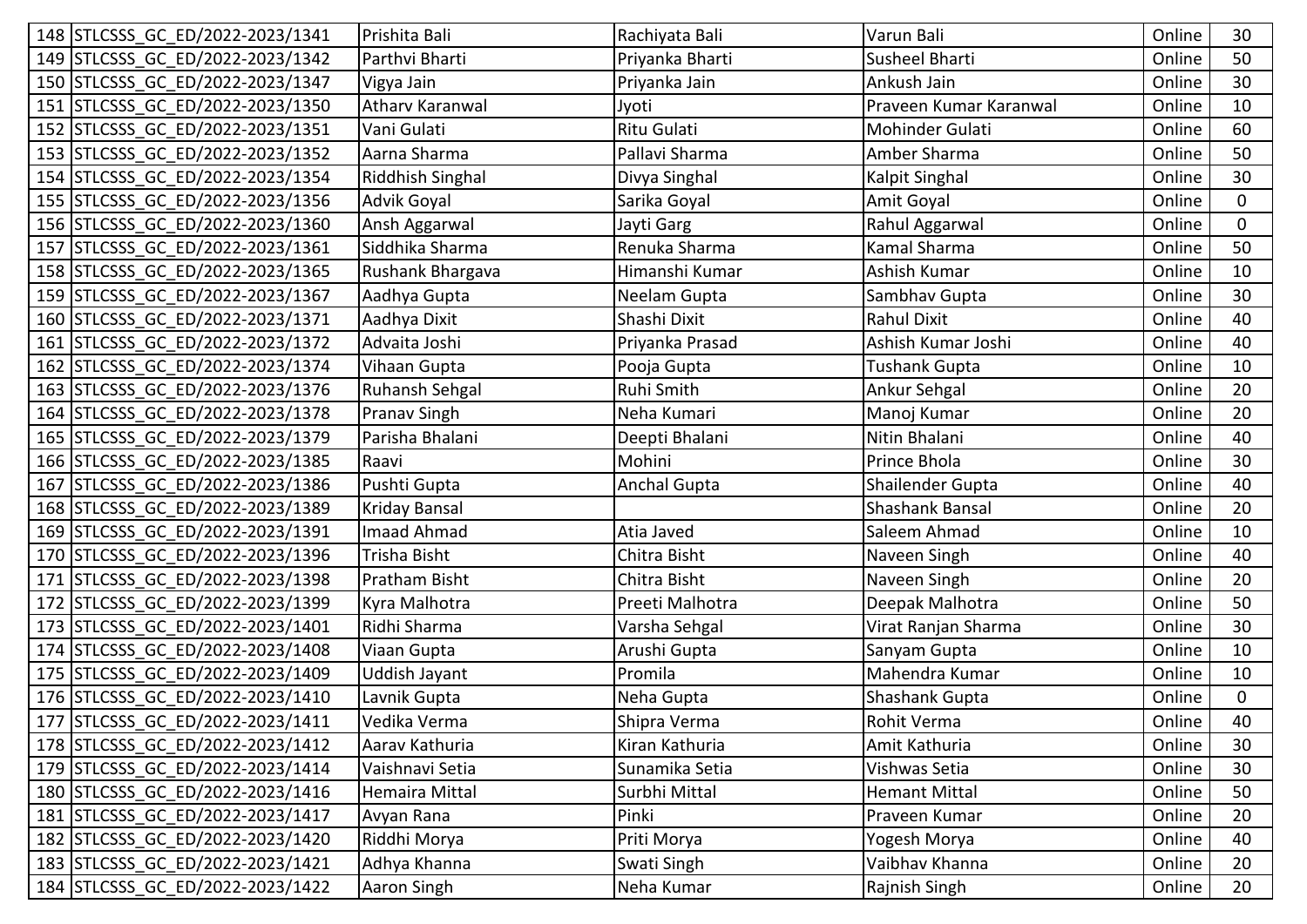| 185 STLCSSS GC ED/2022-2023/1423 | Shrejal Deshwal       | Pragati Gupta        | <b>Atul Kumar</b>         | Online | 20              |
|----------------------------------|-----------------------|----------------------|---------------------------|--------|-----------------|
| 186 STLCSSS GC ED/2022-2023/1424 | Prishita Deshwal      | Pragati Gupta        | <b>Atul Kumar</b>         | Online | 20              |
| 187 STLCSSS GC ED/2022-2023/1425 | Shivika Bansal        | <b>Tanu Bansal</b>   | Pushkar Bansal            | Online | 30              |
| 188 STLCSSS GC ED/2022-2023/1427 | Mohd Zeeshan Abbas    | Farrukh Fatma        | Haider Abbas              | Online | 30              |
| 189 STLCSSS GC ED/2022-2023/1429 | Myra                  | Rashmi               |                           | Online | 40              |
| 190 STLCSSS GC ED/2022-2023/1430 | Kaisha Kanwal         | Preeti Kanwal        | Rajat Kumar Kanwal        | Online | 50              |
| 191 STLCSSS GC ED/2022-2023/1434 | Aarav Khatri          | Neelima Antil        | Vijay Kumar               | Online | 10              |
| 192 STLCSSS GC ED/2022-2023/1435 | Unnati Agrawal        | Pooja Gupta          | Jitendra Kumar            | Online | 30              |
| 193 STLCSSS GC ED/2022-2023/1436 | Ira Kashyap           | Rajni                | Rahul Kashyap             | Online | 40              |
| 194 STLCSSS GC ED/2022-2023/1439 | Irsheen Kaur          | Gurleen Kaur         | Vineet Singh              | Online | 50              |
| 195 STLCSSS_GC_ED/2022-2023/1442 | Kaira Singh           | Meena                | Lalit Singh               | Online | 20              |
| 196 STLCSSS GC ED/2022-2023/1445 | <b>Buland Akhtar</b>  | Madiha Khanam        | Ameer Hamza               | Online | $\mathbf 0$     |
| 197 STLCSSS GC ED/2022-2023/1446 | <b>Muhammad Hasan</b> | Ruqaiyah Ahmad       | <b>Fazil Ahmad</b>        | Online | 20              |
| 198 STLCSSS GC ED/2022-2023/1448 | Shreshth              | Shalini Singh        | Jagdamba Singh            | Online | $\mathbf 0$     |
| 199 STLCSSS GC ED/2022-2023/1452 | Shrika Kaushik        | Rachna Vatsa Kaushik | <b>Sharad Kaushik</b>     | Online | 40              |
| 200 STLCSSS GC ED/2022-2023/1453 | Shivaay Gupta         | Madhu Bala Gupta     | <b>Arvind Kumar Gupta</b> | Online | 10              |
| 201 STLCSSS GC ED/2022-2023/1455 | Hetanshi Madan        | Taruna               | Rahul Kumar               | Online | 60              |
| 202 STLCSSS_GC_ED/2022-2023/1458 | Prisha Gupta          | Swati Gupta          | <b>Puneet Gupta</b>       | Online | 40              |
| 203 STLCSSS GC ED/2022-2023/1460 | Pratyush Pathak       | <b>Bharti Mishra</b> | Amit Priyadarshi          | Online | 10              |
| 204 STLCSSS GC ED/2022-2023/1464 | Krushika Gupta        | Shivika Gupta        | Mayank Gupta              | Online | 30              |
| 205 STLCSSS GC ED/2022-2023/1468 | Vihan Jayant          | Urmila               | Lalit Kumar               | Online | 10              |
| 206 STLCSSS GC ED/2022-2023/1469 | Devansh Mehta         | <b>Bahul Mehta</b>   | Hemal Kumar Mehta         | Online | 20              |
| 207 STLCSSS GC ED/2022-2023/1471 | Anaisha Verma         | Pinky Verma          | Sachin Verma              | Online | 30              |
| 208 STLCSSS GC ED/2022-2023/1472 | Kartik Chaudhary      | Gudiya               | Parshant Kumar            | Online | $\mathbf 0$     |
| 209 STLCSSS GC ED/2022-2023/1473 | Yashi Vaish           | Akanksha Vaish       | <b>Rahul Vaish</b>        | Online | 40              |
| 210 STLCSSS GC ED/2022-2023/1475 | Siddhiksha Bansal     | Akanksha Bansal      | Ramakant Bansal           | Online | 20              |
| 211 STLCSSS GC ED/2022-2023/1478 | Shivansh Jain         | Neha Mittal          | Mayank Jain               | Online | 10              |
| 212 STLCSSS GC ED/2022-2023/1496 | Kavya Kumar Singhal   | Pooja Singhal        | Neeraj Singhal            | Online | 50              |
| 213 STLCSSS_GC_ED/2022-2023/1497 | Aarav Sagar           | Priya Kardam         | Atul Kumar Sagar          | Online | 20              |
| 214 STLCSSS_GC_ED/2022-2023/1498 | Krishnansh Sachdeva   | Alisha Sachdeva      | Abhishek Sachdeva         | Online | 20 <sub>2</sub> |
| 215 STLCSSS GC ED/2022-2023/1499 | Samaira Singh         | Savita               | Gulshan                   | Online | 40              |
| 216 STLCSSS GC ED/2022-2023/1503 | Takshil Jain          | Akansha Jain         | Gaurav Jain               | Online | 20              |
| 217 STLCSSS GC ED/2022-2023/1507 | Vivaan Choudhary      | Sonal Panwar         | Akshya Singh              | Online | 10              |
| 218 STLCSSS GC ED/2022-2023/1511 | Aarav Ahi             | Hema Ahi             | Pankaj Ahi                | Online | 20              |
| 219 STLCSSS GC ED/2022-2023/1514 | Kumar Yashasvi        | Payal Kumari         | <b>Kumar Ratnesh</b>      | Online | 20              |
| 220 STLCSSS GC ED/2022-2023/1516 | Mohd Umair Akhtar     | Mumtaz Begum Begum   | Irfan Akhtar              | Online | 10              |
| 221 STLCSSS GC ED/2022-2023/1517 | <b>Thanvish Singh</b> | Rashmi Singh         | Rajiv Kumar Singh         | Online | 20              |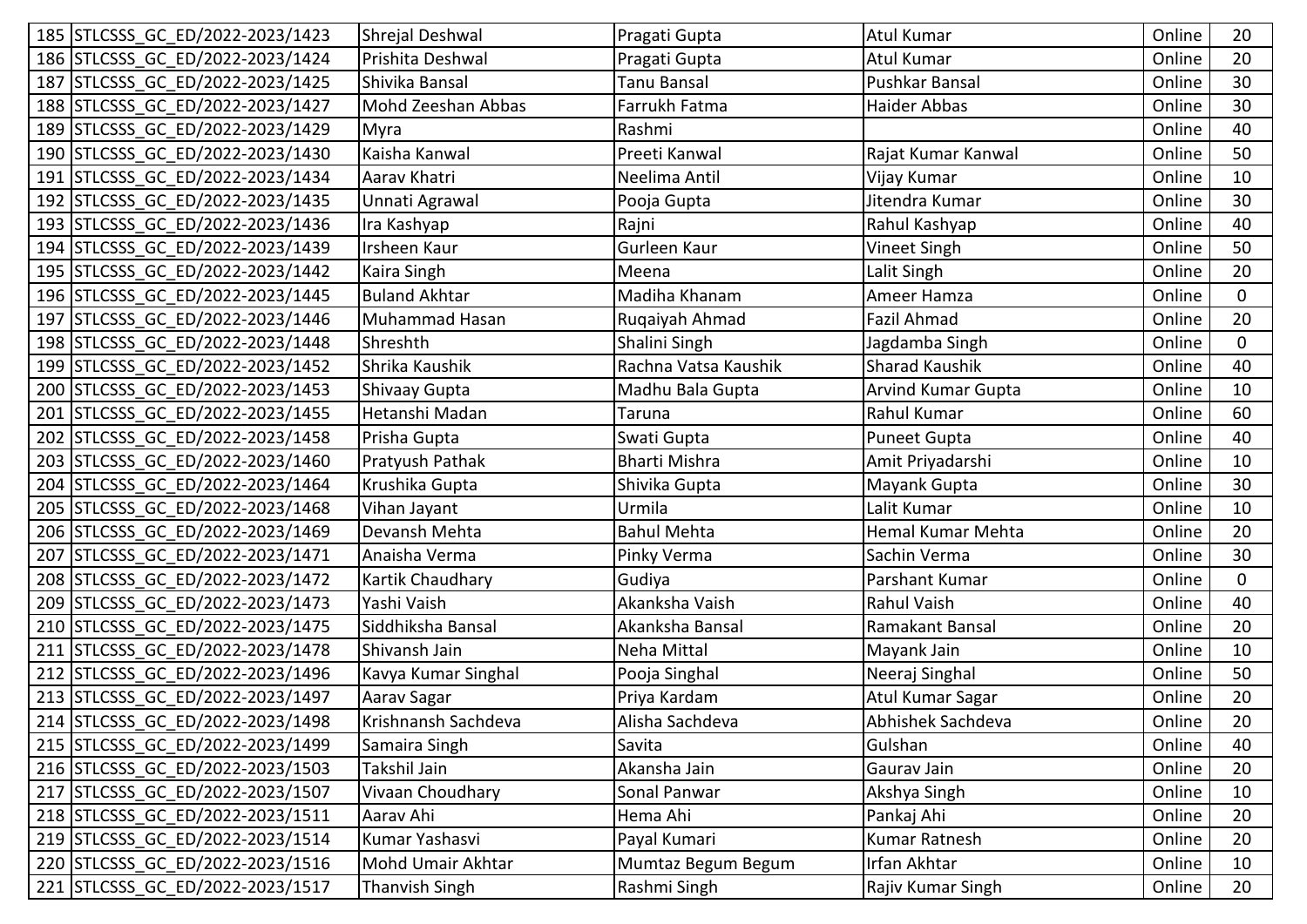| 222 STLCSSS GC ED/2022-2023/1518 | Dharvik Verma               | Divya Kumari         | Paras Verma               | Online | 30             |
|----------------------------------|-----------------------------|----------------------|---------------------------|--------|----------------|
| 223 STLCSSS GC ED/2022-2023/1523 | Aarna Malhotra              | Geetanjali Chugh     | Deepak Malhotra           | Online | 70             |
| 224 STLCSSS GC ED/2022-2023/1524 | Divija Anand                | Komal                | Pramod Kumar              | Online | 30             |
| 225 STLCSSS GC ED/2022-2023/1525 | Ranvir Singh                | Anu Singh            | Sachin Singh              | Online | $\overline{0}$ |
| 226 STLCSSS GC ED/2022-2023/1527 | Anaya Kamal                 | Anam Urooj           | Mohd Saquib Kamal         | Online | 40             |
| 227 STLCSSS GC ED/2022-2023/1528 | Yash Jha                    | Ashima Bhargav       | Abhinav Jha               | Online | 20             |
| 228 STLCSSS GC ED/2022-2023/1531 | Avyana Bhatia               | Shikha Bhatia        | Vaibhav Bhatia            | Online | 50             |
| 229 STLCSSS GC ED/2022-2023/1534 | Sakeena Zehra               | Shaheen              | Hassan Abbas Rizvi        | Online | 40             |
| 230 STLCSSS GC ED/2022-2023/1537 | Nayra Bansal                | Anjali Bansal        | Piyush Bansal             | Online | 40             |
| 231 STLCSSS GC ED/2022-2023/1538 | Tanya Goyal                 | Komal Jodhani        | Pankaj Kumar              | Online | 40             |
| 232 STLCSSS GC ED/2022-2023/1540 | Hinnakshi Gupta             | <b>Wimpal Gupta</b>  | Alok Gupta                | Online | 40             |
| 233 STLCSSS GC ED/2022-2023/1541 | Gauri Raswant               | Vidhi Raswant        | Naveen Raswant            | Online | 40             |
| 234 STLCSSS GC ED/2022-2023/1542 | Prisha Jain                 | Prachi Jain          | Sourabh Jain              | Online | 20             |
| 235 STLCSSS GC ED/2022-2023/1545 | Areeba                      | Umme Zuberiya        | Md Sharfuddin Yahiya      | Online | 40             |
| 236 STLCSSS GC ED/2022-2023/1547 | Ayansh                      | Shikha Shalini       | Samir Kumar               | Online | $\overline{0}$ |
| 237 STLCSSS GC ED/2022-2023/1549 | Arnika Singh                | <b>Ritu Singh</b>    | <b>Arvind Kumar</b>       | Online | 30             |
| 238 STLCSSS GC ED/2022-2023/1551 | Tarush Kathuria             | Priyanka Kathuria    | Himanshu Kathuria         | Online | 40             |
| 239 STLCSSS_GC_ED/2022-2023/1557 | Achintya Ram Singh Aggarwal | Bhawna Aggarwal      | Pawan Kumar               | Online | 20             |
| 240 STLCSSS GC ED/2022-2023/1558 | Anaisha Gupta               | Ritika Gupta         | Ayush Gupta               | Online | 30             |
| 241 STLCSSS GC ED/2022-2023/1560 | Tanvi                       | Neelam               | Jai Bharat                | Online | 40             |
| 242 STLCSSS GC ED/2022-2023/1561 | Ridhaan Jain                | Pooja Jain           | Ankur Jain                | Online | 10             |
| 243 STLCSSS GC ED/2022-2023/1562 | Paridhi Singh               | Prity Prasad         | Suman Kumar               | Online | 30             |
| 244 STLCSSS GC ED/2022-2023/1564 | Izaan Khan                  | Ayesha Parven        | Imran Khan                | Online | 20             |
| 245 STLCSSS GC ED/2022-2023/1567 | Oshika Arora                | Maninder Kaur        | Amit Arora                | Online | 50             |
| 246 STLCSSS GC ED/2022-2023/1570 | Safeeya Rifaat              | Rehana Yasmin        | Tanbir Ansari             | Online | 40             |
| 247 STLCSSS GC ED/2022-2023/1573 | Riyansh Sahni               | Sarita Sahni         | Sumit Sahni               | Online | 20             |
| 248 STLCSSS GC ED/2022-2023/1575 | Hridhaan Aggarwal           | Himanshi Gupta       | Sharad Aggarwal           | Online | 20             |
| 249 STLCSSS GC ED/2022-2023/1577 | Kabir Ahmed                 | <b>Gousia Munsif</b> | <b>Abdul Basit</b>        | Online | 20             |
| 250 STLCSSS GC ED/2022-2023/1581 | Kashish Kwatra              | Shalu Kwatra         | Tarun Kwatra              | Online | 40             |
| 251 STLCSSS_GC_ED/2022-2023/1583 | Ibrahim Khan Yusufzai       | Saba Khan            | Yasser Khan               | Online | 20             |
| 252 STLCSSS GC ED/2022-2023/1585 | Krishnavi Kalia             | Geetika Kalia        | Rakesh Kalia              | Online | 70             |
| 253 STLCSSS GC ED/2022-2023/1589 | Insha Fatima                | Saba Shahid          | Firoj Ahmed               | Online | 40             |
| 254 STLCSSS GC ED/2022-2023/1590 | Naisha Ahuja                | Parul Kwatra         | Rohit Ahuja               | Online | 40             |
| 255 STLCSSS GC ED/2022-2023/1593 | Kiaara Mandal               | Ekta Mandal          | <b>Vivek Anand Mandal</b> | Online | 30             |
| 256 STLCSSS GC ED/2022-2023/1595 | Ritvi Jain                  | Vaishali Jain        | Nikunj Jain               | Online | 40             |
| 257 STLCSSS GC ED/2022-2023/1596 | Saatvik Sharma              | Akanksha Sharma      | Tarun Sharma              | Online | 30             |
| 258 STLCSSS GC ED/2022-2023/1597 | Kaira Kansal                | Shikha Kansal        | <b>Prafful Kansal</b>     | Online | 40             |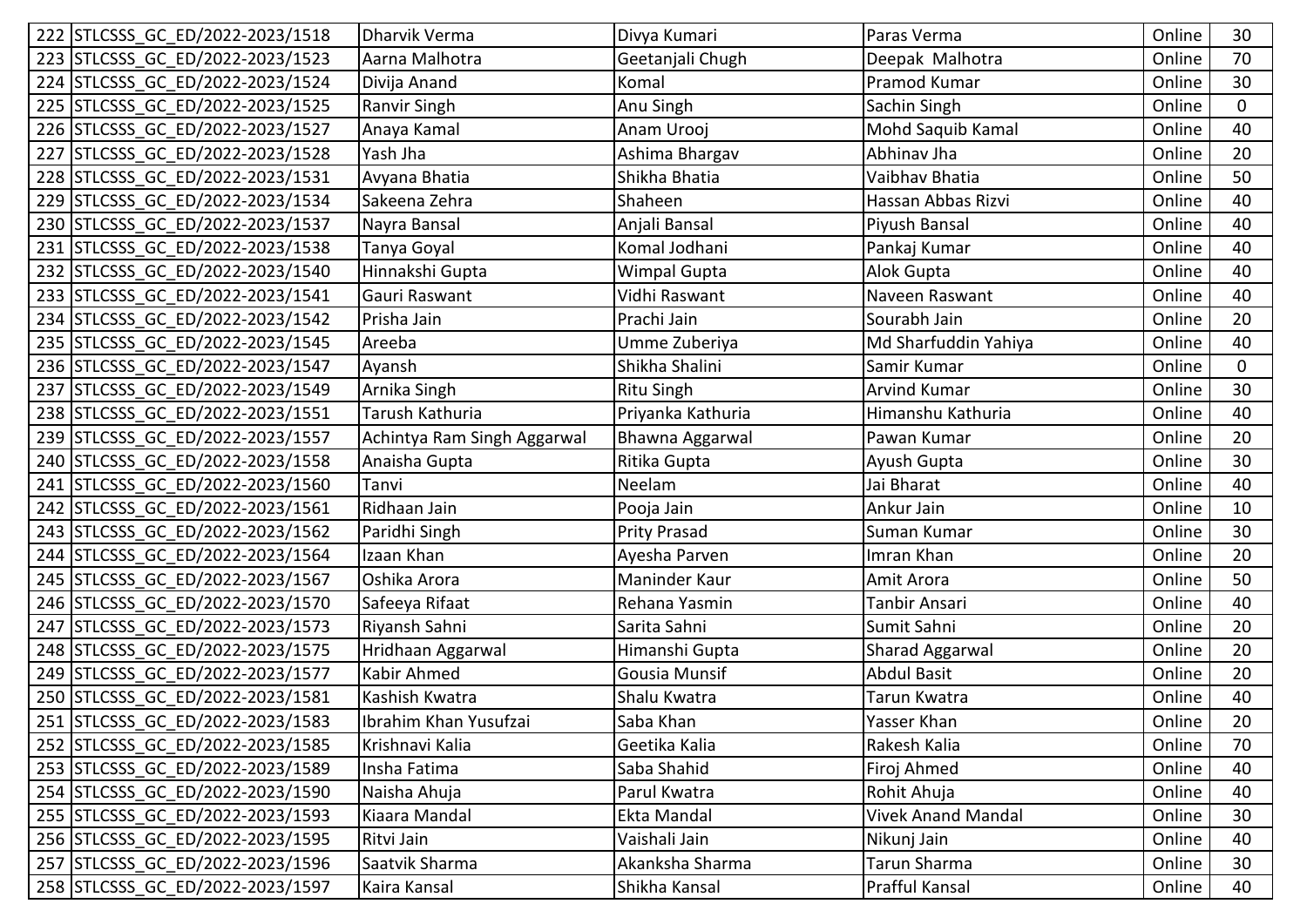| 259 STLCSSS GC ED/2022-2023/1598 | Jiyanshi Arora      | Meenu             | Suresh Arora             | Online | 50          |
|----------------------------------|---------------------|-------------------|--------------------------|--------|-------------|
| 260 STLCSSS GC ED/2022-2023/1605 | Nikunj Jain         | Neha Jain         | Karnal Jain              | Online | 20          |
| 261 STLCSSS GC ED/2022-2023/1608 | <b>Shlok Misra</b>  | Meenakshi Misra   | Kaushal Misra            | Online | 10          |
| 262 STLCSSS GC ED/2022-2023/1609 | Pulkit Munkhiya     | Anu Rani          | Praveen Kumar            | Online | 10          |
| 263 STLCSSS GC ED/2022-2023/1610 | Aadya Sharma        | Nidhi Sharma      | Harish Sharma            | Online | 30          |
| 264 STLCSSS GC ED/2022-2023/1611 | Aaryahi Sarkar      | Krishna Sarkar    | Abhay Sarkar             | Online | 40          |
| 265 STLCSSS GC ED/2022-2023/1613 | Gaurvi Attri        | Ayushi Dhingra    | Aman Attri               | Online | 40          |
| 266 STLCSSS GC ED/2022-2023/1614 | Siddhi Kumari       | Hema Kumari       | Ranjeev Kumar            | Online | 30          |
| 267 STLCSSS GC ED/2022-2023/1615 | Navya Jain          | Poonam            | Rishabh                  | Online | 30          |
| 268 STLCSSS GC ED/2022-2023/1620 | Arnav Sengupta      | Sushmita Sengupta | Subhankar Sengupta       | Online | 10          |
| 269 STLCSSS GC ED/2022-2023/1624 | Manvik Gupta        | Kshama Gupta      | Abhinav Gupta            | Online | $\Omega$    |
| 270 STLCSSS GC ED/2022-2023/1626 | Sudeeksha Kapoor    | Shweta Kapoor     | Deepak Kapoor            | Online | 50          |
| 271 STLCSSS GC ED/2022-2023/1632 | <b>Divit Tandon</b> | Neha Bedi         | <b>Ankur Tandon</b>      | Online | 50          |
| 272 STLCSSS GC ED/2022-2023/1635 | Anvit Parashar      | Smrti Mishra      | Kshitij Parashar         | Online | 20          |
| 273 STLCSSS GC ED/2022-2023/1637 | Adya Srivastava     | Swati Srivastava  | Kunal Srivastava         | Online | 70          |
| 274 STLCSSS GC ED/2022-2023/1639 | Bhiraj Mehra        | Ashima Mehra      | Lovnish Mehra            | Online | 20          |
| 275 STLCSSS GC ED/2022-2023/1640 | Shriya Sharma       | Shruti Chauhan    | Sachin Sharma            | Online | 40          |
| 276 STLCSSS GC ED/2022-2023/1642 | Sanchi Agarwal      | Himani Agarwal    | Ishan Agarwal            | Online | 50          |
| 277 STLCSSS GC ED/2022-2023/1644 | Arvika Singh        | Divya Gautam      | Amit Kumar Anshu         | Online | 30          |
| 278 STLCSSS GC ED/2022-2023/1645 | <b>Faaiz Ahmed</b>  | Nida Iftekhar     | Mohammad Arshad          | Online | 10          |
| 279 STLCSSS GC ED/2022-2023/1646 | Amayra Siddiqui     | Afza Zarrin       | Shahvez Siddiqui         | Online | 30          |
| 280 STLCSSS GC ED/2022-2023/1651 | Kaunain Fatima      | Sheeba Zaidi      | Wasim Asghar             | Online | 40          |
| 281 STLCSSS GC ED/2022-2023/1657 | Laksh Goyal         | Atika Gupta       | Shalender Goyal          | Online | 10          |
| 282 STLCSSS GC ED/2022-2023/1658 | Ayansh Rastogi      | Neha Rastogi      | Gourav Rastogi           | Online | 10          |
| 283 STLCSSS GC ED/2022-2023/1659 | Taksh Saini         | Swati Saini       | Himanshu Saini           | Online | 10          |
| 284 STLCSSS GC ED/2022-2023/1660 | Viraaj Arora        | Kritika Verma     | Pranav Arora             | Online | 30          |
| 285 STLCSSS GC ED/2022-2023/1661 | Garvit Vashisht     | Yashoda Vashisht  | Rajesh Kumar Vashisht    | Online | 20          |
| 286 STLCSSS GC ED/2022-2023/1662 | Aaira               | Tarannum Khan     | Mohammad Irfan           | Online | 50          |
| 287 STLCSSS GC ED/2022-2023/1667 | Praneel Bindal      | Lalitesh Bindal   | Lokesh Kumar Bindal      | Online | 20          |
| 288 STLCSSS_GC_ED/2022-2023/1669 | Vihaan Aggarwal     | Rishu Aggarwal    | Ankit Aggarwal           | Online | $\mathbf 0$ |
| 289 STLCSSS GC ED/2022-2023/1670 | Sarah Asif          | Afia Ansari       | Mohd Asif Iqbal          | Online | 60          |
| 290 STLCSSS GC ED/2022-2023/1672 | Sparsh Patel        | Pooja Verma       | Shashi Kant Patel        | Online | 20          |
| 291 STLCSSS GC ED/2022-2023/1673 | Vinisha Jain        | Nidhi Jain        | Vaibhav Kumar Jain       | Online | 40          |
| 292 STLCSSS GC ED/2022-2023/1677 | Aahana Rawat        | Nirmala Rawat     | <b>Anand Singh Rawat</b> | Online | 20          |
| 293 STLCSSS GC ED/2022-2023/1679 | Saransh Yadav       | Manju Yadav       | Rakesh Kumar Yadav       | Online | 20          |
| 294 STLCSSS GC ED/2022-2023/1681 | Yashmita Talwar     | Vandana Talwar    | <b>Tarun Talwar</b>      | Online | 40          |
| 295 STLCSSS GC ED/2022-2023/1682 | Azma Khan           | Nikhat Khan       | Mohammad Ahmad Khan      | Online | 20          |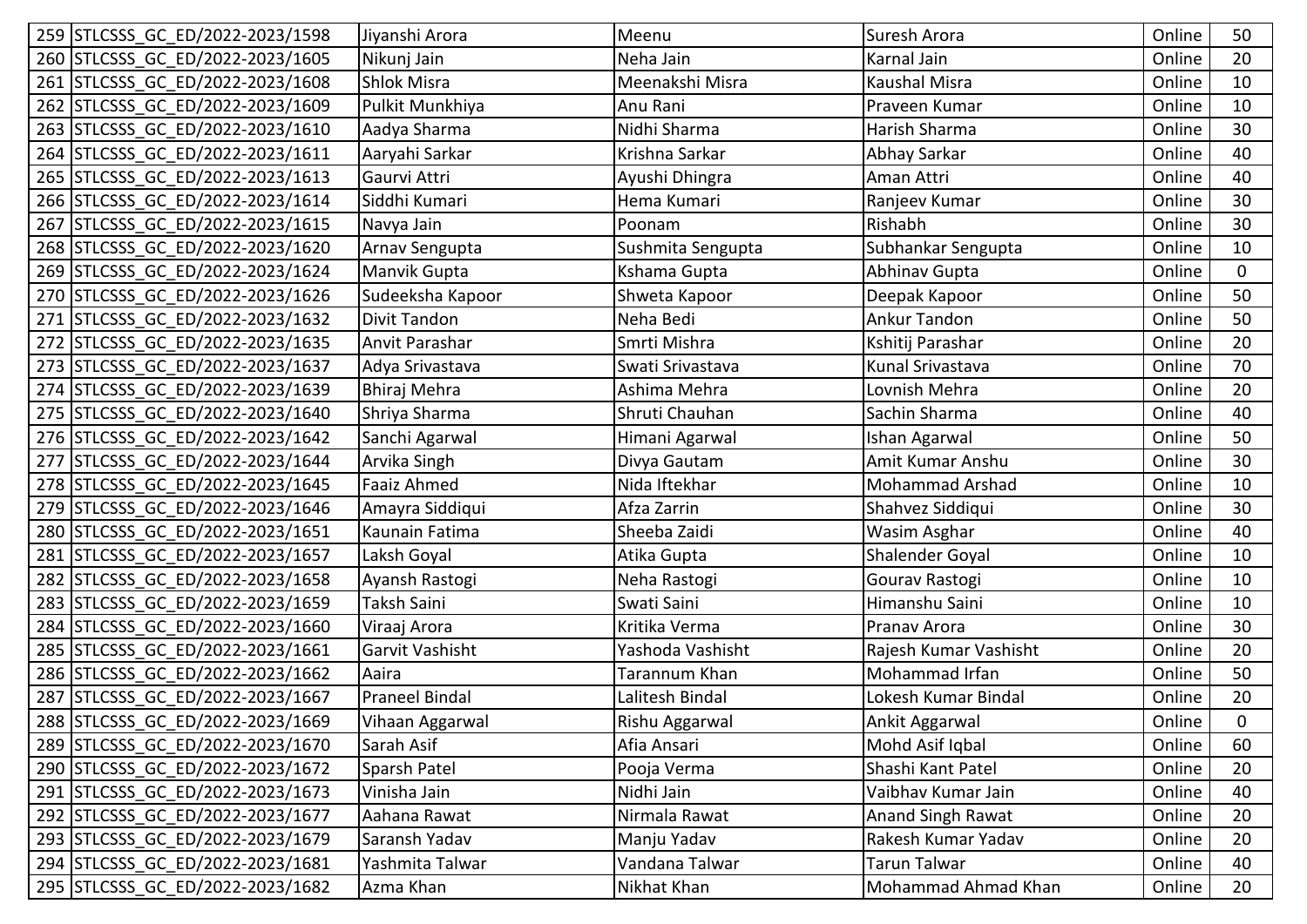|     | 296 STLCSSS GC ED/2022-2023/1683 | Yuvansh Jain          | Chhavi Jain            | Neeraj Jain           | Online | 30           |
|-----|----------------------------------|-----------------------|------------------------|-----------------------|--------|--------------|
|     | 297 STLCSSS GC ED/2022-2023/1685 | Purwanshu             | Asha Kumari            | Kapil Kumar           | Online | 20           |
|     | 298 STLCSSS GC ED/2022-2023/1686 | Eliza Habeeb          | Juhi Atiq              | Mohd Khateeb Arshi    | Online | 40           |
|     | 299 STLCSSS GC ED/2022-2023/1688 | Shourya Singh Kushwah | Dimpal Kushwah Kushwah | Nitin Singh Kushwah   | Online | 20           |
|     | 300 STLCSSS GC ED/2022-2023/1691 | Diti Jain             | Ruchi Jain             | Gaurav Jain           | Online | 30           |
|     | 301 STLCSSS GC ED/2022-2023/1694 | Gurleen Kaur          | Simratpal Kaur         | Jaswinder Singh       | Online | 30           |
|     | 302 STLCSSS GC ED/2022-2023/1696 | Arindam Patel         | Princy Verma           | Shashitosh Kumar      | Online | 10           |
|     | 303 STLCSSS GC ED/2022-2023/1697 | Harvin Luthra         | Disha Luthra           | Rohit Luthra          | Online | 50           |
|     | 304 STLCSSS GC ED/2022-2023/1700 | Arish Hussein         | Yasmeen Chaudhary      | Mohd Nawazish Anwar   | Online | 20           |
|     | 305 STLCSSS GC ED/2022-2023/1701 | Siya Shukla           | Parul Shukla           | Shivendra Shukla      | Online | 30           |
|     | 306 STLCSSS GC ED/2022-2023/1702 | Harshit Sikarwar      | Laxmi Sikarwar         | Kishor Singh          | Online | 30           |
|     | 307 STLCSSS GC ED/2022-2023/1704 | Gurnavi Kaur          | Simratpal Kaur         | Jaswinder Singh       | Online | 30           |
|     | 308 STLCSSS GC ED/2022-2023/1705 | Advik                 | Pooja                  | <b>Achal Raj</b>      | Online | 10           |
|     | 309 STLCSSS GC ED/2022-2023/1706 | Ishaan Upadhyay       | Archana Upadhyay       | Akhilesh Upadhyay     | Online | 20           |
|     | 310 STLCSSS GC ED/2022-2023/1709 | Yatika Sehgal         | Sonika Sehgal          | Sunender Sehgal       | Online | 30           |
|     | 311 STLCSSS GC ED/2022-2023/1710 | Garvik Arora          | Gitanjali Virmani      | Amit Arora            | Online | 20           |
|     | 312 STLCSSS GC ED/2022-2023/1711 | Yashna Sharma         | Neha Sharma            | <b>Hemant Sharma</b>  | Online | 40           |
|     | 313 STLCSSS GC ED/2022-2023/1715 | Anvesha Singh         | Asha Rani              | Narain                | Online | 40           |
|     | 314 STLCSSS GC ED/2022-2023/1716 | Dev Malhotra          | Kamini                 | Yogesh Kumar          | Online | 30           |
|     | 315 STLCSSS GC ED/2022-2023/1719 | Azbah                 | Tarannum Khan          | Mohammad Irfan        | Online | 50           |
|     | 316 STLCSSS GC ED/2022-2023/1724 | Angad Verma           | Sarika Verma           | Hardwari Lal Verma    | Online | 30           |
|     | 317 STLCSSS GC ED/2022-2023/1726 | Fahad Ali             | Nooreen Rehman         | <b>Atif Choudhary</b> | Online | 30           |
|     | 318 STLCSSS GC ED/2022-2023/1727 | <b>Shinoy Tomar</b>   | Rakhi                  | Lokender Kumar        | Online | 30           |
|     | 319 STLCSSS GC ED/2022-2023/1731 | Jaskaran Singh        | Kuljeet Kaur           | Navneet Singh         | Online | 20           |
|     | 320 STLCSSS GC ED/2022-2023/1732 | Divyansh Goyal        | Pooja Goyal            | Ankur Goyal           | Online | 0            |
|     | 321 STLCSSS GC ED/2022-2023/1733 | Yukt Sejwar           | Parul Verma            | Mohit Sejwar          | Online | 20           |
|     | 322 STLCSSS GC ED/2022-2023/1737 | Lovyansh Dhingra      | Neha Dhingra           | Nitin Dhingra         | Online | 30           |
|     | 323 STLCSSS GC ED/2022-2023/1739 | Savya Chawla          | Siya Chawla            | Sachin Chawla         | Online | 60           |
|     | 324 STLCSSS GC ED/2022-2023/1741 | Raaina                | Shruti Bhardwaj        | Naved Azam            | Online | 30           |
|     | 325 STLCSSS_GC_ED/2022-2023/1742 | Devang Kharbanda      | Isha Kharbanda         | Chandrakant Kharbanda | Online | 20           |
|     | 326 STLCSSS GC ED/2022-2023/1743 | Vivaan Mittal         | Anu Jindal             | Sumit Kumar           | Online | $\mathbf{0}$ |
| 327 | STLCSSS GC ED/2022-2023/1744     | Viraaj Jain           | Niyati Nahata          | Rahul Jain            | Online | 30           |
|     | 328 STLCSSS GC ED/2022-2023/1752 | Chhayansh Kumar       | Leena                  | Santosh Kumar         | Online | 10           |
|     | 329 STLCSSS GC ED/2022-2023/1753 | Dhairya Aggarwal      | Shaloo                 | Himanshu              | Online | 10           |
|     | 330 STLCSSS GC ED/2022-2023/1756 | Athary Saxena         | Manisha Saxena         | Prateek Saxena        | Online | 20           |
|     | 331 STLCSSS GC ED/2022-2023/1759 | <b>Eshkirat Singh</b> | Jasveen Kaur           | Gagandeep Singh       | Online | 20           |
|     | 332 STLCSSS GC ED/2022-2023/1763 | Anvesha Singh         | Asha Rani              | Narain                | Online | 40           |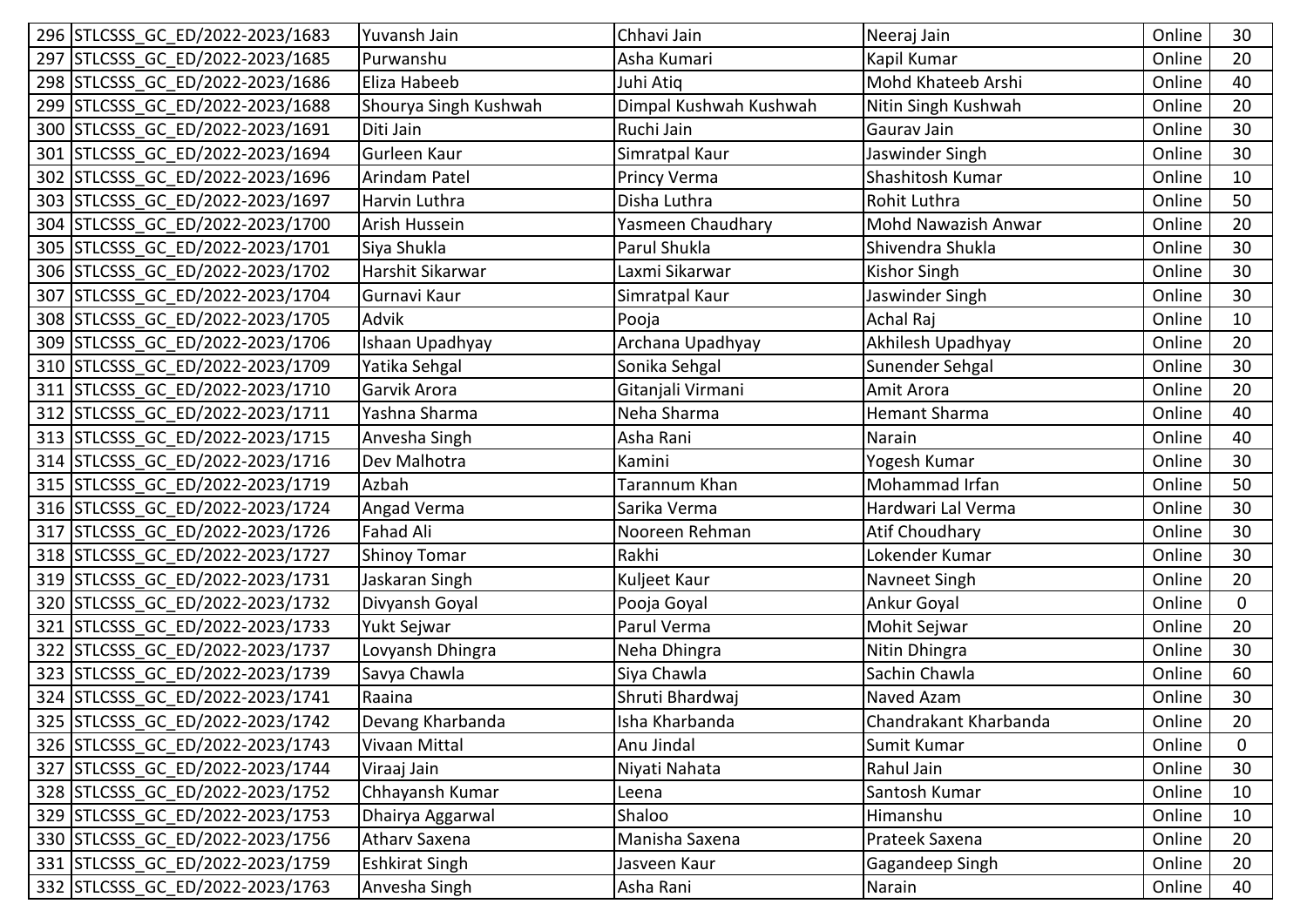| 333 STLCSSS GC ED/2022-2023/1765 | Kiara Jain              | Ritika Jain         |                          | Online         | 40           |
|----------------------------------|-------------------------|---------------------|--------------------------|----------------|--------------|
| 334 STLCSSS GC ED/2022-2023/1766 | Muhammad Ismaeel Khan   | Sadiya Naj          | <b>Mohammad Rais</b>     | Online         | 20           |
| 335 STLCSSS_GC_ED/2022-2023/1767 | <b>Akshat Pandey</b>    | Shobhna Pandey      | <b>Vikas Pandey</b>      | Online         | 10           |
| 336 STLCSSS GC ED/2022-2023/1768 | Divyanshi Gupta         | Saroj Gupta         | Umesh Kumar Gupta        | Online         | 30           |
| 337 STLCSSS GC ED/2022-2023/1777 | Arjun Singhal           | Sakshi Kansal       | Rahul Singhal            | Online         | 10           |
| 338 STLCSSS GC ED/2022-2023/1778 | Muhammad Ibrahim Akhtar | Shahnaz             | Mohd Waseem              | Online         | 10           |
| 339 STLCSSS GC ED/2022-2023/1789 | <b>Garv Chandhok</b>    | Rachna Chandhok     | Trivender Kumar          | Online         | 20           |
| 340 STLCSSS GC ED/2022-2023/1793 | Vihaan Jain             | Shivani Jain        | Ravi Jain                | Online         | 20           |
| 341 STLCSSS GC ED/2022-2023/1796 | <b>Atharv Bandhu</b>    | Rakhi Bandhu        | Adesh Kumar Bandhu       | Online         | 20           |
| 342 STLCSSS GC ED/2022-2023/1798 | Samarth Dangi           | Sakshi Pawar        | Prabhat Dangi            | Online         | 20           |
| 343 STLCSSS GC ED/2022-2023/1803 | Riyanshi Dangi          | Hemali Gameti       | Hariom Dutt Dangi        | Online         | 40           |
| 344 STLCSSS GC ED/2022-2023/1808 | Surya Pratap Singh      | Dolly Singh         | Shashank Shekher Singh   | Online         | 20           |
| 345 STLCSSS GC ED/2022-2023/1811 | Ahyan Ali               |                     | Abid Ali                 | Online         | 20           |
| 346 STLCSSS GC ED/2022-2023/1812 | Reyansh Khanna          | Neha Khanna         | Ankitt Khanna            | Online         | 30           |
| 347 STLCSSS GC ED/2022-2023/1817 | Anaya Gupta             | Parul Gupta         | Manish Gupta             | Online         | 40           |
| 348 STLCSSS_GC_ED/2022-2023/1818 | Ashvika Jain            | Shweta Jain         | Chirag Jain              | Online         | 40           |
| 349 STLCSSS GC ED/2022-2023/1820 | Mayra Singh             | Preeti Kadam        | Jitender Kumar           | Online         | 20           |
| 350 STLCSSS GC ED/2022-2023/1833 | Vihana Shobhawat        | Pooja Rarmar        | Jitendra Kumar Shobhawat | Online         | 40           |
| 351 STLCSSS GC ED/2022-2023/1837 | Ryan Shahid             | Rakshan Khan        | Mohd Shahid              | Online         | 10           |
| 352 STLCSSS_GC_ED/2022-2023/1839 | Aysel Anwar             | Ramsha Aslam        | Moh Anwar                | Online         | 30           |
| 353 STLCSSS GC ED/2022-2023/1840 | Antima Tiwari           | Preeti Tiwari       | Kaushal Tiwari           | Online         | 40           |
| 354 STLCSSS GC ED/2022-2023/1847 | Anishka Gupta           | Shefali Gupta       | <b>Atul Gupta</b>        | Online         | 30           |
| 355 STLCSSS GC ED/2022-2023/1848 | Anika Hemwani           | Poonam Devi         | Mahesh Kumar Hemwani     | Online         | 70           |
| 356 STLCSSS GC ED/2022-2023/1849 | Shanaya Gupta           | Priyanka            | Priyadarshi Bharat       | Online         | 40           |
| 357 STLCSSS GC ED/2022-2023/1851 | <b>Muhammad Ateeb</b>   | Noor Afsha          | Mirza Mohammad Akram     | Online         | 0            |
| 358 STLCSSS GC ED/2022-2023/1853 | Sarthak Yadav           | Manju Yadav         | Rakesh Kumar Yadav       | Online         | 20           |
| 359 STLCSSS GC ED/2022-2023/1854 | Piyush Sharma           | Kanchan Sharma      | Ravi Kumar Sharma        | Online         | 20           |
| 360 STLCSSS GC ED/2022-2023/1855 | Sayeshaa Bedi           | Arti Singh          | Kumar Gautam Bedii       | Online         | 70           |
| 361 STLCSSS_GC_ED/2022-2023/1856 | Shaivi Bhushan          | Ranbala Kumari      | Ashish Bhushan           | Online         | 30           |
| 362 STLCSSS_GC_ED/2022-2023/1859 | Mohd Akram Kassar       | Najma               | Ajmat                    | Online         | $\mathbf{0}$ |
| 363 STLCSSS GC ED/2022-2023/1860 | Jaiveer Singh           | Parmeet Kaur        | Amrik Singh              | Online         | 0            |
| 364 STLCSSS GC ED/2022-2023/1861 | Raavya Choudhary        | Renu Sharma         | Mohit                    | Online         | 30           |
| 365 STLCSSS GC ED/2022-2023/1862 | Saanvi Dubey            | Shivangi Dubey      | Manish Kumar Dubey       | Online         | 50           |
| 366 STLCSSS GC ED/2022-2023/1863 | Keshav Maheshwari       | Shraddha Maheshwari | Shashank Maheshwari      | Online         | 20           |
| 367 STLCSSS GC ED/2022-2023/1864 | Yuvaan Gautam           | Monika Kain         | Ravi Kumar               | Online         | 10           |
| 368 STLCSSS GC ED/2022-2023/1865 | Maninder Kaur           | Parminder Singh     | Ravinder Pal Singh       | Online         | 60           |
| 369 SLC/OFFLINE/2022-23/002      | Inaayaa Narang          | <b>Sumit Narang</b> | Neeru Narang             | <b>Offline</b> | 60           |